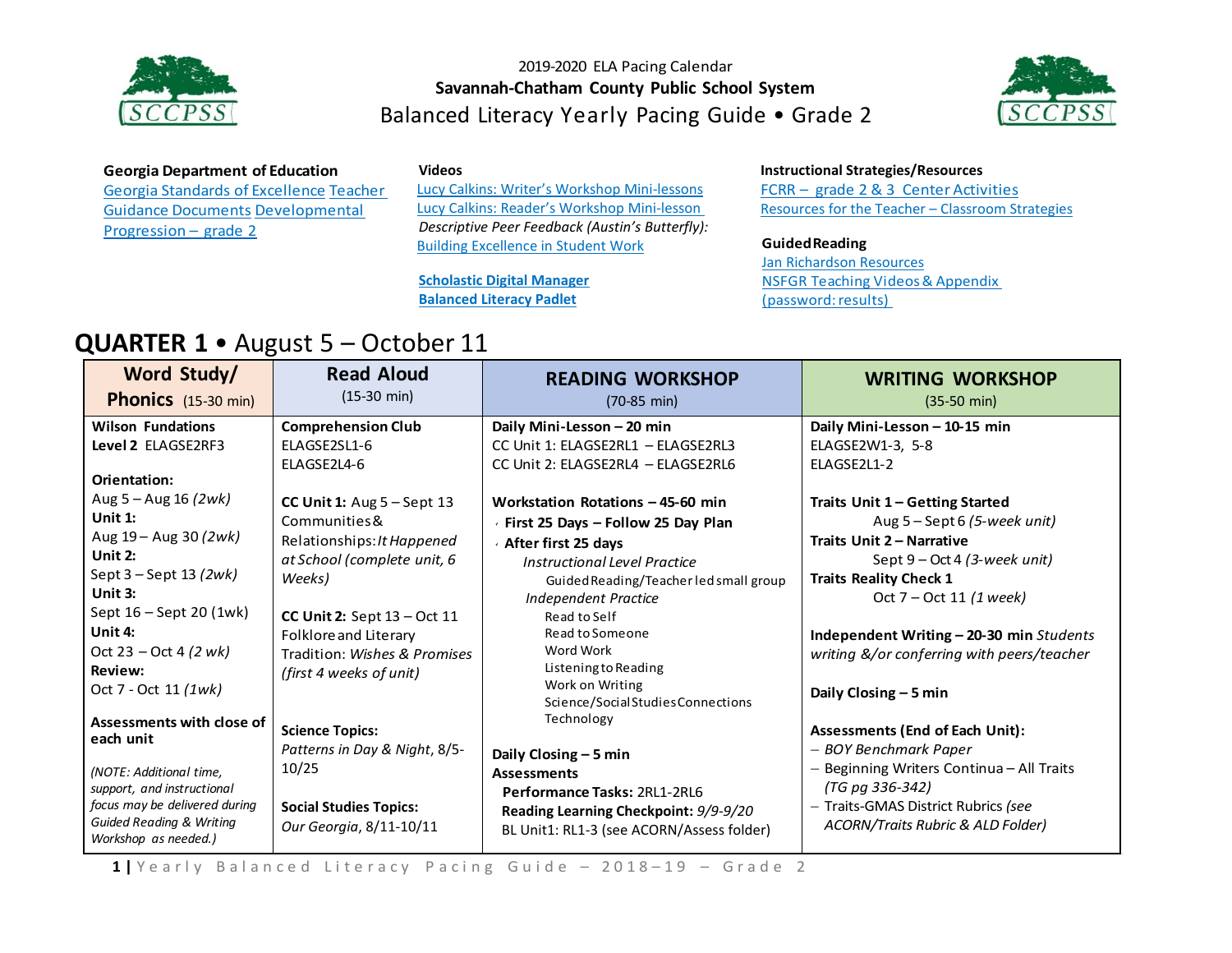



# **QUARTER 2** • October 14 – December 20

| Word Study/<br><b>Phonics</b><br>$(15-30 \text{ min})$                                                                                                                                                                                                                                                                                                                                                                                                                     | <b>Read Aloud</b><br>$(15-30 \text{ min})$                                                                                                                                                                                                                                                                                                                                                                                                                                                        | <b>READING WORKSHOP</b><br>$(70-85 \text{ min})$                                                                                                                                                                                                                                                                                                                                                                                                                                                                                                                                                                                    | <b>WRITING WORKSHOP</b><br>$(35-50 \text{ min})$                                                                                                                                                                                                                                                                                                                                                                                                                                                                                                                                                                                         |
|----------------------------------------------------------------------------------------------------------------------------------------------------------------------------------------------------------------------------------------------------------------------------------------------------------------------------------------------------------------------------------------------------------------------------------------------------------------------------|---------------------------------------------------------------------------------------------------------------------------------------------------------------------------------------------------------------------------------------------------------------------------------------------------------------------------------------------------------------------------------------------------------------------------------------------------------------------------------------------------|-------------------------------------------------------------------------------------------------------------------------------------------------------------------------------------------------------------------------------------------------------------------------------------------------------------------------------------------------------------------------------------------------------------------------------------------------------------------------------------------------------------------------------------------------------------------------------------------------------------------------------------|------------------------------------------------------------------------------------------------------------------------------------------------------------------------------------------------------------------------------------------------------------------------------------------------------------------------------------------------------------------------------------------------------------------------------------------------------------------------------------------------------------------------------------------------------------------------------------------------------------------------------------------|
| <b>Wilson Fundations</b><br>Level 2<br>ELAGSE2RF3<br>Unit 5:<br>Oct 14 – Oct 25 (2 wk)<br>Unit 6:<br>Oct 28 – Nov 8 $(2 w k)$<br>Unit 7:<br>Nov $11 - \text{Dec } 6$ (3 wk)<br>Unit 8:<br>Dec $9 - Dec 13 (1wk)$<br>Review/Remediate:<br>Dec $16 - Dec 20$ (1wk)<br><b>Assessments with close of</b><br>each unit<br>(NOTE: Additional time,<br>support, and instructional<br>focus may be delivered during<br><b>Guided Reading &amp; Writing</b><br>Workshop as needed.) | <b>Comprehension Club</b><br>ELAGSE2SL1-6<br>ELAGSE2L4-6<br>CC Unit 2: Sept $16 - Oct$ 25<br>Folklore and Literary Tradition:<br>Wishes & Promises (remaining<br>2 weeks of unit)<br>CC Unit 3: Oct $28 - Dec 20$<br>Living Things: Search &<br>Survive (complete unit 6<br>weeks)<br><b>Science Topics:</b><br>Patterns in Day & Night, 8/5-<br>10/25<br>Forces at Work, 10/28 - 12/20<br><b>Social Studies Topics:</b><br>Georgia's First People, 10/14-12/6<br>GA Becomes a Colony, 12/9-12/20 | Daily Mini-Lesson - 20 min<br>CC Unit 2: ELAGSE2RL7 - ELAGSE2RL9<br>CC Unit 3: ELAGSE2RI1 - ELAGSE2RI3<br>Workstation Rotations - 45-60 min<br><b>Instructional Level Practice</b><br>Guided Reading/Teacher led small group<br>Independent Practice<br>Read to Self<br>Read to Someone<br>Word Work<br>Listening to Reading<br>Work on Writing<br>Science/SocialStudiesConnections<br>Technology<br>Daily Closing - 5 min<br><b>Assessments</b><br>Performance Tasks: 2RL7-2RL9, 2RI1-2RI3<br><b>Reading Learning Checkpoint:</b><br>BL Unit2: RL4-9 - 10/21-11/1<br>BL Unit3: RI1-3 - 12/9-12/20<br>(see ACORN/Assessment folder) | Daily Mini-Lesson - 10-15 min<br>ELAGSE2W1-3, 5-8 ELAGSE2L1-2<br>Traits Unit $3$ – Expository: Oct $14$ – Nov 1<br>(3 week unit)<br>Traits Reality Check 2: Nov 4 - Nov 8<br>$(1$ week)<br>Traits Unit 4 - Narrative: Nov 11 - Dec 6<br>(3 week unit)<br>Traits Reality Check 3: Dec 9-Dec 20 (2 week)<br>Independent Writing - 20-30 min Students<br>writing &/or conferring with peers/teacher<br>Daily Closing - 5 min<br><b>Assessments (End of Each Unit):</b><br>- MOY Writing Sample<br>- Beginning Writers Continua - All Traits<br>(TG pg 336-342)<br>- Traits-GMAS District Rubrics (see ACORN/<br>Traits Rubric & ALD Folder) |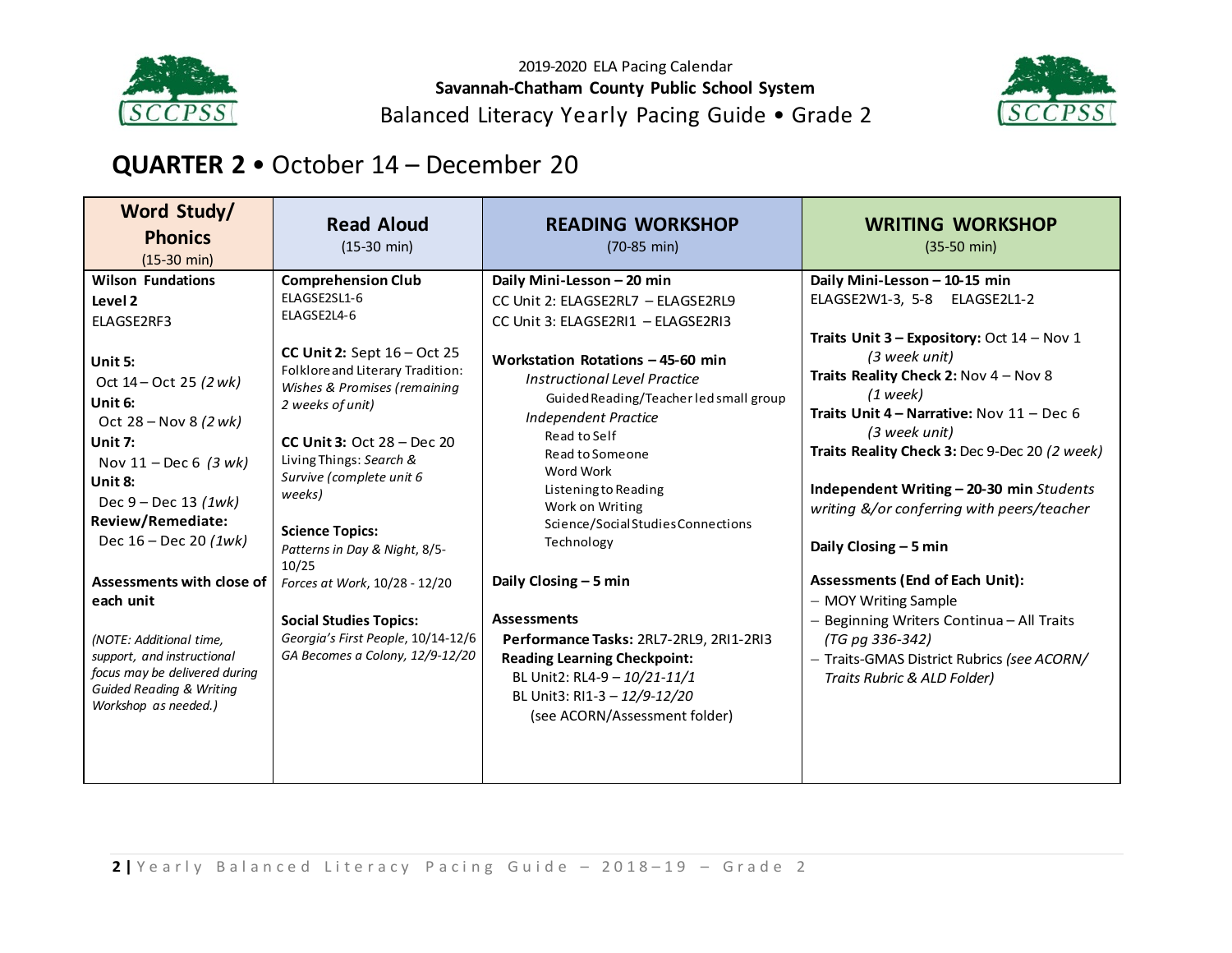



# **QUARTER 3** • January 7 – March 13

| Word Study/<br><b>Phonics</b><br>$(15-30$ min)                                                                                                                                                                                                                                                                                                                                                                          | <b>Read Aloud</b><br>$(15-30 \text{ min})$                                                                                                                                                                                                                                                                                                                                                                                                                 | <b>READING WORKSHOP</b><br>$(70-85 \text{ min})$                                                                                                                                                                                                                                                                                                                                                                                                                                                                                                                                                           | <b>WRITING WORKSHOP</b><br>$(35-50 \text{ min})$                                                                                                                                                                                                                                                                                                                                                                                                                                                                                                       |
|-------------------------------------------------------------------------------------------------------------------------------------------------------------------------------------------------------------------------------------------------------------------------------------------------------------------------------------------------------------------------------------------------------------------------|------------------------------------------------------------------------------------------------------------------------------------------------------------------------------------------------------------------------------------------------------------------------------------------------------------------------------------------------------------------------------------------------------------------------------------------------------------|------------------------------------------------------------------------------------------------------------------------------------------------------------------------------------------------------------------------------------------------------------------------------------------------------------------------------------------------------------------------------------------------------------------------------------------------------------------------------------------------------------------------------------------------------------------------------------------------------------|--------------------------------------------------------------------------------------------------------------------------------------------------------------------------------------------------------------------------------------------------------------------------------------------------------------------------------------------------------------------------------------------------------------------------------------------------------------------------------------------------------------------------------------------------------|
| <b>Wilson Fundations</b><br>Level 2<br>ELAGSE2RF1-3<br>Unit 9:<br>Jan7 - Jan 17 (2wk)<br><b>Unit 10:</b><br>Jan 21 – Jan 31 (2wk)<br><b>Unit 11:</b><br>Feb3 - Feb 14 $(2wk)$<br><b>Unit 12:</b><br>Feb 17- Feb 21 (1wk)<br><b>Unit 13:</b><br>Feb $24 - \text{Mar6}$ (2wk)<br><b>Review &amp; Remediate:</b><br>Mar $9$ Mar $13$ $(1wk)$<br><b>Assessments: Unit Test</b><br>with each unit<br>(NOTE: Additional time, | <b>Comprehension Club</b><br>ELAGSE2SL1-6<br>ELAGSE2L4-6<br>CC Unit 5: Jan $7$ – Feb 21<br>Inspired by True Stories:<br>Animal Watch<br>(complete unit, 6 Weeks)<br>CC Unit 4: Feb $24 -$ Mar 13<br>A Sense of Self: Taking<br>Responsibility<br>(first 3 weeks of unit)<br><b>Science Topics:</b><br>Forces at Work, cont., 1/7-1/31<br>What is Matter & How Does it<br>Change?, 2/3-3/13<br><b>Social Studies Topics:</b><br>GA Becomes a Colony, cont., | Daily Mini-Lesson - 20 min<br>CC Unit 5: ELAGSE2RI4 - ELAGSE2RI9<br>CC Unit 4: ELAGSE2RL1 - ELAGSE2RL3<br>Workstation Rotations - 45-60 min<br><b>Instructional Level Practice</b><br>Guided Reading/Teacher led small group<br><b>Independent Practice</b><br>Read to Self<br>Read to Someone<br>Word Work<br>Listening to Reading<br>Work on Writing<br>Science/SocialStudiesConnections<br>Technology<br>Daily Closing $-5$ min<br><b>Assessments</b><br>Performance Tasks: 2RI4-2RI9, 2RL1-2RL3<br><b>Reading Learning Checkpoint:</b><br>BL Unit5: RI4-9 - 2/17-2-28<br>(see ACORN/Assessment folder) | Daily Mini-Lesson - 10-15 min<br>ELAGSE2W1-3, 5-8<br>ELAGSE2L1-2<br>Traits Unit 5 - Expository: Jan 7 - Jan 24<br>(3 week unit)<br>Traits Reality Check 4: Jan 27 - Jan 31<br>$(1$ week)<br>Traits Unit 6 - Narrative: Feb 3 - Feb 21<br>(3 week unit)<br>Traits Reality Check 5: Feb 24-Feb 28<br>$(1$ week)<br>Traits Unit 7 - Expository: Mar 2 - Mar 13<br>(weeks 1&2 of 3 week unit)<br>Independent Writing - 20-30 min Students<br>writing &/or conferring with peers/teacher<br>Daily Closing - 5 min<br><b>Assessments (End of Each Unit):</b> |
| support, and instructional<br>focus may be delivered<br>during Guided Reading &<br>Writing Workshop as<br>needed.)                                                                                                                                                                                                                                                                                                      | $1/7 - 1/24$<br>Georgians & Civil Rights, 1/27-<br>3/13                                                                                                                                                                                                                                                                                                                                                                                                    |                                                                                                                                                                                                                                                                                                                                                                                                                                                                                                                                                                                                            | <b>MOY Benchmark Paper</b><br>Beginning Writers Continua - All Traits<br>(TG pg 336-342)<br>Traits-GMAS District Rubrics (see<br>ACORN/Traits Rubric & ALD Folder)                                                                                                                                                                                                                                                                                                                                                                                     |